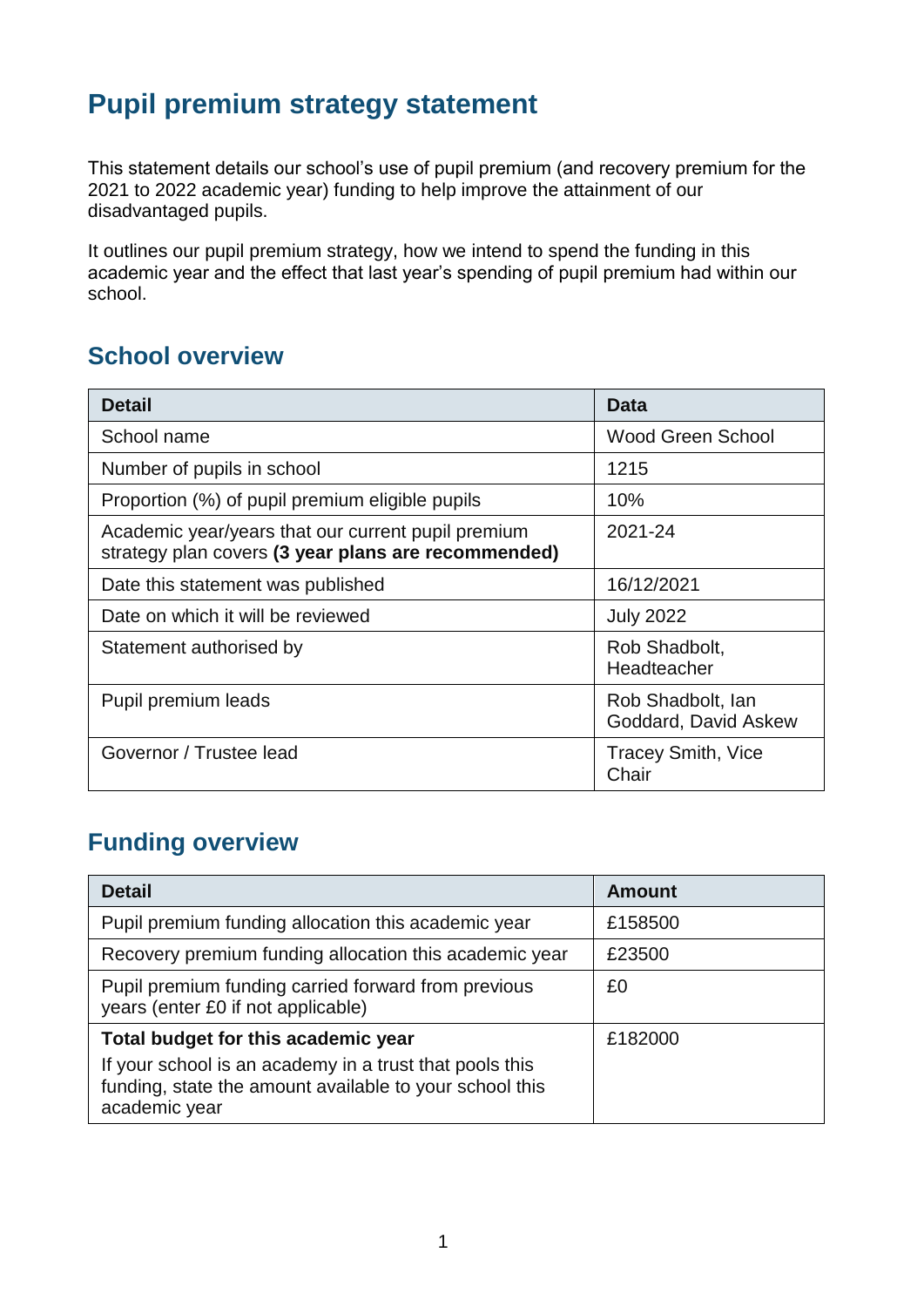# **Part A: Pupil premium strategy plan**

#### **Statement of intent**

Our intention is that all students irrespective of their background or the challenges they face, access the full extent of our 'baccalaureate' curriculum and share the same success as all students. Our Wood Green Baccalaureate curriculum is constructed to develop our 14 'attributes' that we believe are essential to an excellent education: As well as studying a broad and balanced range of subjects, students complete an enhanced curriculum; as part of the curriculum, our students complete a set of challenges that motivate students and which assess our 14 attributes. Ultmately, this approach leads to achieving our mission of developing 'Well-qualified, well-rounded individuals'.

The pupil premium is to support disadvantaged students in accessing fully our curiculum. It enables us to create enhanced provision to support the learning and personal development of disadvantaged students, including those with welfare needs and those who are young carers.

Three key strategies lie at the heart of our Pupil Premium approach:

- Fundamental to our approach is to enhance the personal support that our vulnerable students can access. We know that attendance is significantly lower for disadvantaged students and, as across the country, disadvantaged students are disproportionally represented in suspensions (exclusions). We are targeting the development of enhanced support provision for students.
- We also know that high-quality teaching and learning is fundamental to the success of disadvantaged students. This includes access to a wider curriculum as well as to excellent teaching based on cognitive and metacognitive strategies that are pertinent to each subject
- The above require excellent leadership to implement strategies and lead staff towards achieving our mission statement for all students. Our third strategy is to ensure that increased, high-quality capacity is in place to support disadvantaged students, whether through Teaching and Learning, or creating the right culture for our school where every student is valued and can enjoy and achieve.

In addition this year, recovery from the impacts of the Covid pandemic are an additional challenge. Our strategy for disadvantaged students is also integral to wider school plans for education recovery; we will be developing targeted support through tutoring for pupils whose education has been worst affected, including nondisadvantaged pupils.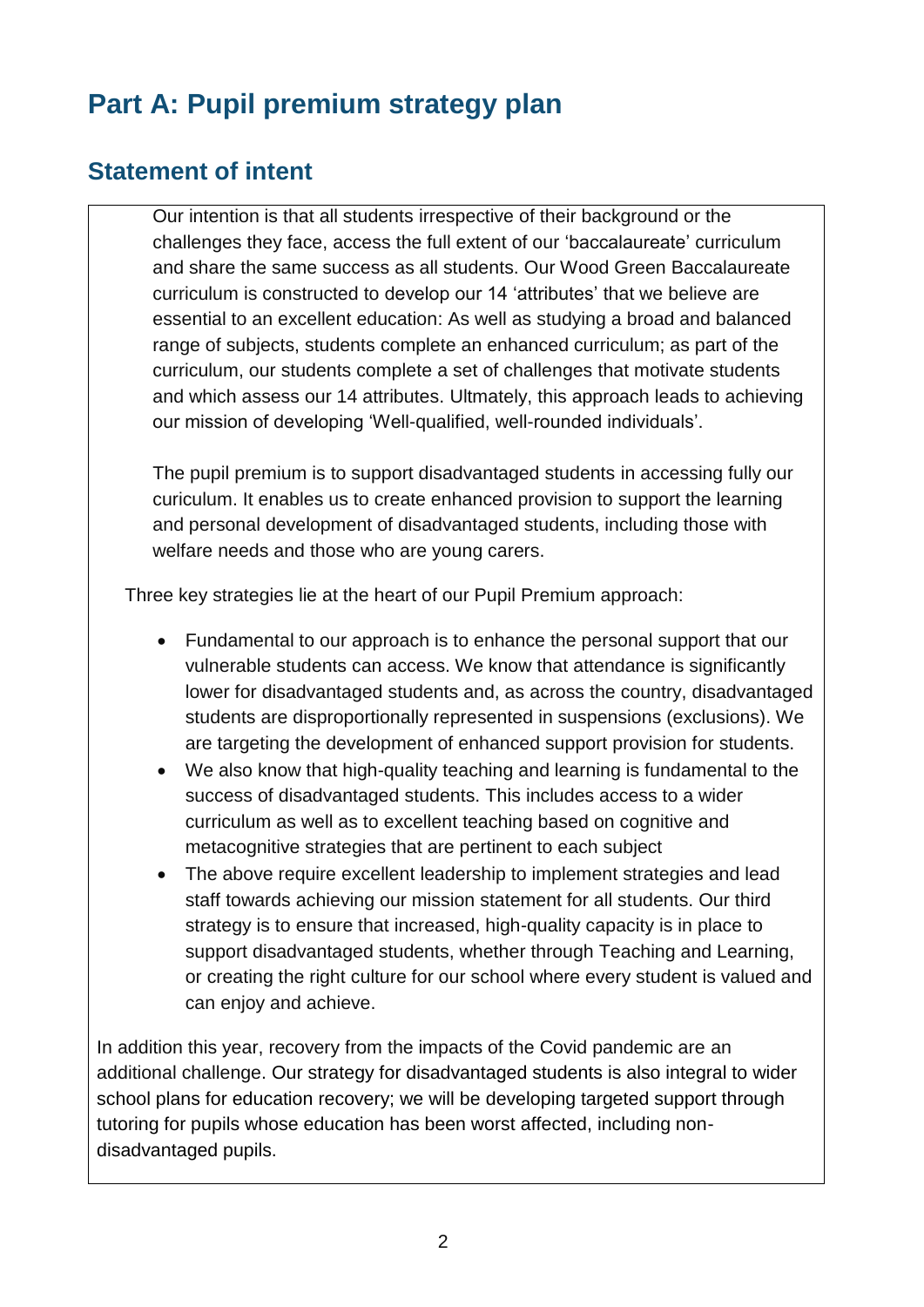### **Challenges**

This details the key challenges to achievement that we have identified among our disadvantaged pupils.

| <b>Challenge</b><br>number | <b>Detail of challenge</b>                                                                                                                                                                                                                                                                                                                                                                                                              |
|----------------------------|-----------------------------------------------------------------------------------------------------------------------------------------------------------------------------------------------------------------------------------------------------------------------------------------------------------------------------------------------------------------------------------------------------------------------------------------|
| 1                          | Observations shows that disadvantaged students do not have the<br>metacognitive strategies to manage their own learning, which is a significant<br>contributor to the achievement gaps (Attainment and Progress) at GCSE.<br>Under previous measures, the school narrowed these gaps to 7%; however,<br>the gap under the P8 measure has widened again.                                                                                 |
| $\overline{2}$             | Attendance of disadvantaged students is significantly below that of other stu-<br>dents. Persistent absence for pupils in receipt of free school meals (30.8%) was<br>in the highest 20% of all schools in 2019 as well as in 2018. This is impacted on<br>by the high representation of PP students within those suspended from school.                                                                                                |
| 3                          | The literacy attainment of disadvantaged students is generally lower that that<br>of their peers, based on baseline assessment at transition. These indicate that<br>more our disadvantaged students arrive below age-related expectations than<br>their peers. Literacy skills are fundamental to curriculum access and underpin<br>the progress gap that exists at GCSE.                                                              |
| 4                          | We have identified an increase in social and emotional issues for many<br>pupils, such as anxiety, depression (diagnosed by medical profession-<br>als) and low self-esteem. This is partly driven by concern about catching<br>up lost learning and exams/future prospects, and the lack of enrichment<br>opportunities due to the pandemic. These challenges particularly affect<br>disadvantaged pupils, including their attainment. |
| 5                          | Significant differences exist between the proportion of disadvantaged and non-<br>disadvantaged students taking up voluntary participation opportunities to<br>develop themselves, such as Year Awards                                                                                                                                                                                                                                  |

### **Intended outcomes**

This explains the outcomes we are aiming for **by the end of our current strategy plan**, and how we will measure whether they have been achieved.

| <b>Intended outcome</b>                                                                                                                             | <b>Success criteria</b>                                                                       |  |
|-----------------------------------------------------------------------------------------------------------------------------------------------------|-----------------------------------------------------------------------------------------------|--|
| To have improved attainment among<br>disadvantaged pupils across the curriculum at<br>the end of KS4                                                | PP students will achieve in line with<br>their peers                                          |  |
| To have achieve and sustain improved<br>attendance for all pupils, particularly our<br>disadvantaged pupils.                                        | PP students will achieve attend-<br>ance rates in line with their peers                       |  |
| That disadvantaged students achieve at least in line<br>with all students in the KS3 Learning and Personal<br>Development Challenge and Year Awards | PP students will achieve L&PD<br>Challenge and Year Award success<br>in line with their peers |  |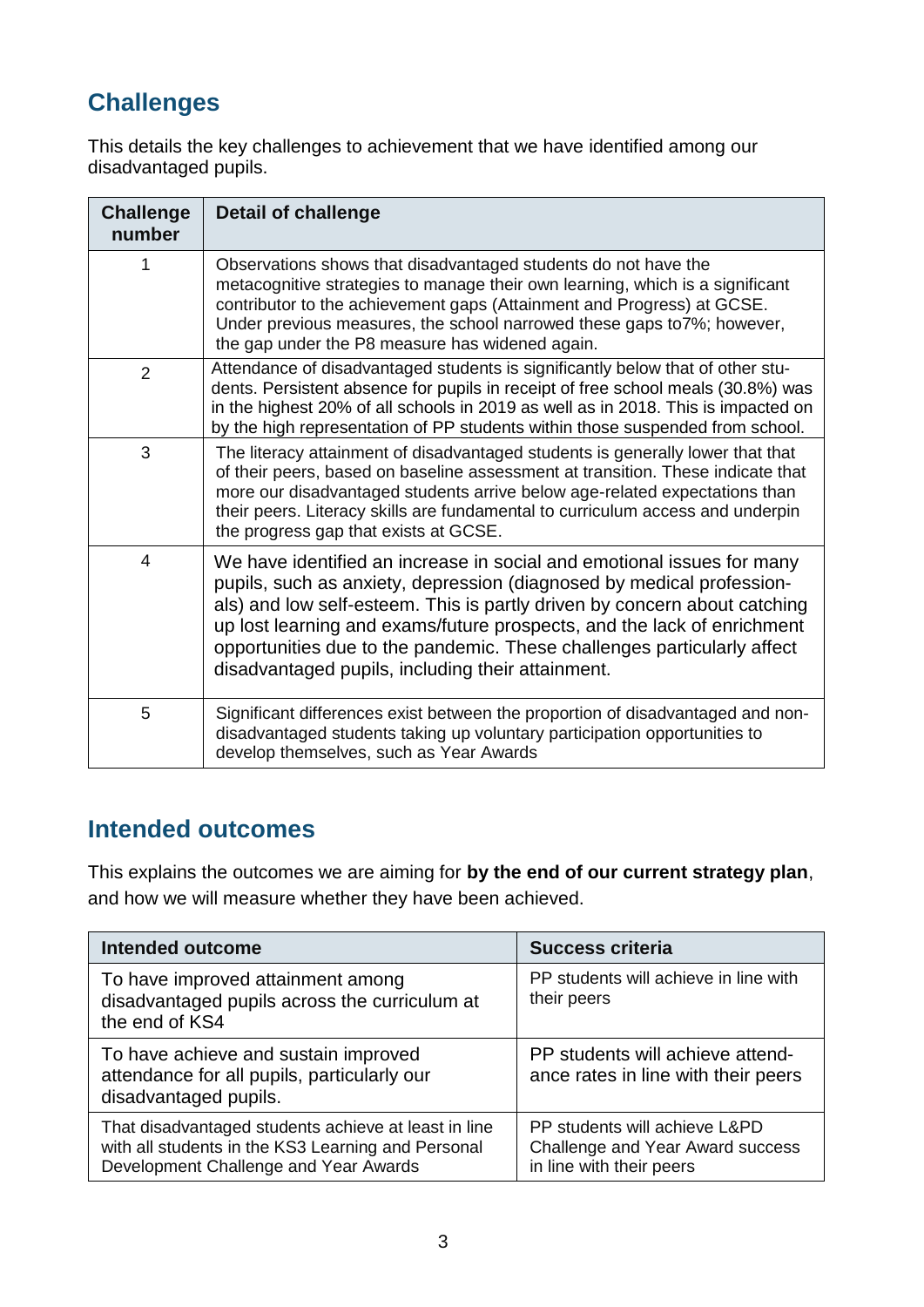| To have improved metacognitive and self-<br>regulatory skills among disadvantaged pupils<br>across all subjects. | PP students' Attitude to Learning<br>scores will be in line with their peers                                                                                        |
|------------------------------------------------------------------------------------------------------------------|---------------------------------------------------------------------------------------------------------------------------------------------------------------------|
| To have improved literacy progress for<br>disadvantaged students in KS3                                          | All PP students on FreshStart<br>programme will improve reading and<br>spelling ages at least in line with<br>their peers and by more than 1 year<br>during year 7. |

### **Activity in this academic year**

This details how we intend to spend our pupil premium (and recovery premium funding) **this academic year** to address the challenges listed above.

#### **Teaching (for example, CPD, recruitment and retention)**

Budgeted cost: £ *11500*

| <b>Activity</b>                                                          | Evidence that supports this approach                                                                                                                                      | <b>Challenge</b><br>number(s)<br>addressed |
|--------------------------------------------------------------------------|---------------------------------------------------------------------------------------------------------------------------------------------------------------------------|--------------------------------------------|
| Developing metacognitive<br>and self-regulation skills in<br>all pupils. | Metacognition and self-regulation   Toolkit<br><b>Strand   Education Endowment</b><br><b>Foundation   EEF</b>                                                             |                                            |
| Broaden curriculum<br>pathways at KS4                                    | When this provision was introduced in 2017,<br>attainment improved significantly in the 'Open'<br>category of P8, which had previously been<br>the lowest performing area | 1,2                                        |

#### **Targeted academic support (for example, tutoring, one-to-one support structured interventions)**

Budgeted cost: £ *84300*

| <b>Activity</b>                                           | Evidence that supports this approach                                                                                                                                | <b>Challenge</b><br>number(s)<br>addressed |
|-----------------------------------------------------------|---------------------------------------------------------------------------------------------------------------------------------------------------------------------|--------------------------------------------|
| Develop FreshStart literacy<br>provision in Years 7 and 8 | <b>Improving Literacy in Secondary Schools</b>                                                                                                                      | 1,5                                        |
| Increase targeted support<br>for students using tuition   | Tuition targeted at specific needs and<br>knowledge gaps can be an effective<br>method to support low attaining pupils or<br>those falling behind, both one-to-one: | 1, 4                                       |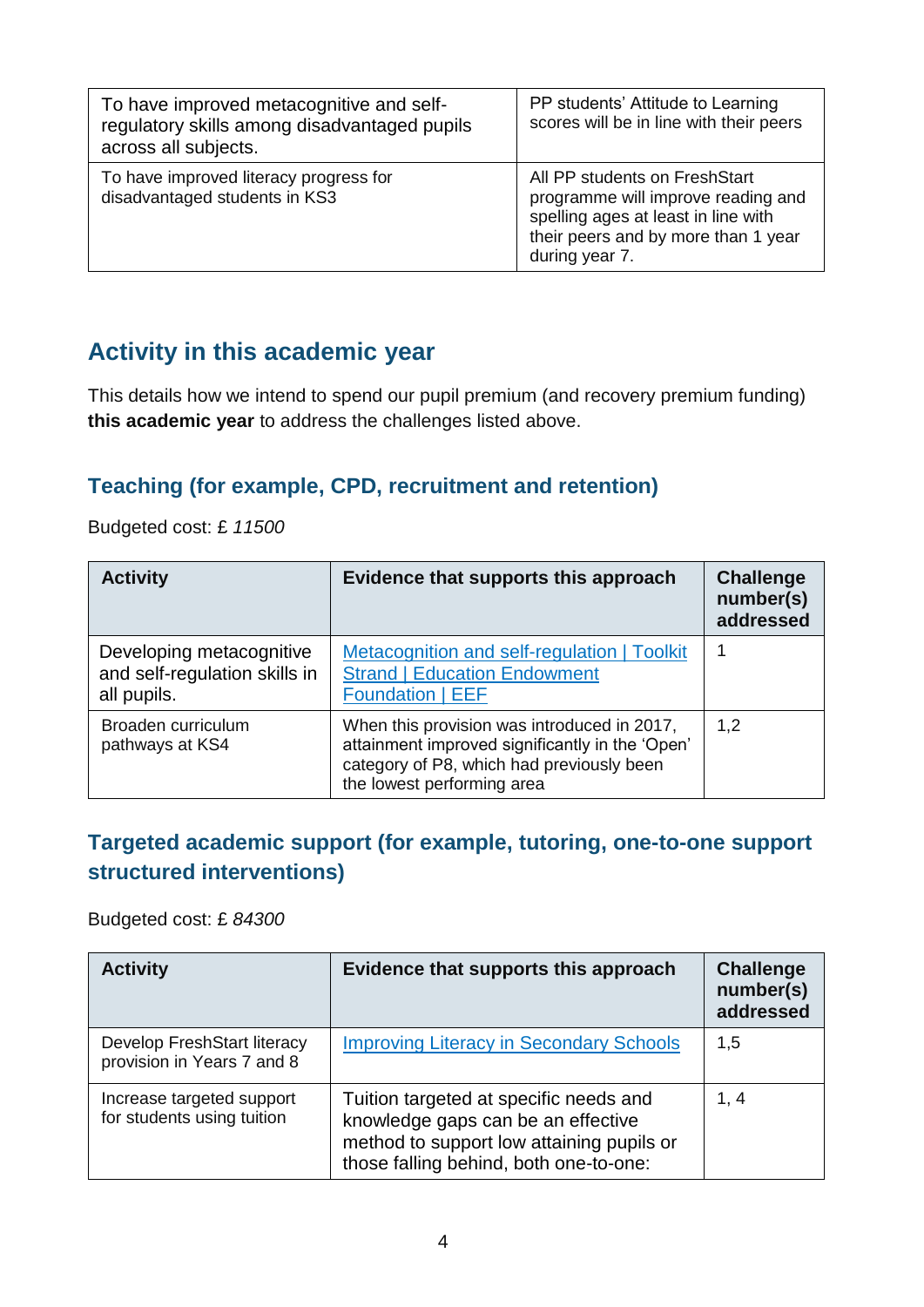|                                                                                                                                                                                                                                                                                            | One to one tuition   EEF (educationen-<br>dowmentfoundation.org.uk)<br>And in small groups:<br><b>Small group tuition   Toolkit Strand  </b><br><b>Education Endowment Foundation   EEF</b>                                                                                                                                                                                                                                                                                                                                                                                                                                                            |         |
|--------------------------------------------------------------------------------------------------------------------------------------------------------------------------------------------------------------------------------------------------------------------------------------------|--------------------------------------------------------------------------------------------------------------------------------------------------------------------------------------------------------------------------------------------------------------------------------------------------------------------------------------------------------------------------------------------------------------------------------------------------------------------------------------------------------------------------------------------------------------------------------------------------------------------------------------------------------|---------|
| Develop our provision for<br>students with more severe<br>SEMH needs, including in<br>school support through:<br>H1<br>careful use of Alternative<br>provision<br>training for all staff in<br>Restorative<br>Conversations<br>improved leadership of<br>DEI and training for all<br>staff | Interventions which target social and<br>emotional learning (SEL) seek to improve<br>attainment by improving the social and<br>emotional dimensions of learning, as opposed<br>to focusing directly on the academic or<br>cognitive elements of learning.<br>SEL interventions might focus on the ways in<br>which students work with (and alongside)<br>their peers, teachers, family or community.<br>On average, SEL interventions have an<br>identifiable and significant impact on attitudes<br>to learning, social relationships in<br>school, and attainment itself (four months'<br>additional progress on average). EEF T&L<br><b>Toolkit</b> | 1, 2, 4 |
| Increase access to<br>technology                                                                                                                                                                                                                                                           | Student and parental voice during lockdowns<br>identified a continuing gap in access to<br>technology. Whilst this has been addressed,<br>there is an identified need to continue to<br>invest to support the education of all students                                                                                                                                                                                                                                                                                                                                                                                                                | 1, 3, 5 |

### **Wider strategies (for example, related to attendance, behaviour, wellbeing)**

Budgeted cost: £ *86200*

| <b>Activity</b>                                                                                                                                                                                                                                                             | <b>Evidence that</b><br>supports this<br>approach                                                                 | <b>Challenge</b><br>number(s)<br>addressed |
|-----------------------------------------------------------------------------------------------------------------------------------------------------------------------------------------------------------------------------------------------------------------------------|-------------------------------------------------------------------------------------------------------------------|--------------------------------------------|
| Support the development of positive behaviour<br>through increased leadership capacity and the<br>appointment of an additional Student Support Worker                                                                                                                       | <b>EEF Toolkit</b><br><b>Behaviour</b>                                                                            | 2                                          |
| Improve attendance through increased leadership<br>capacity and the appointment of an additional Pastoral<br><b>Support Worker</b>                                                                                                                                          | <b>Improving School</b><br><b>Attendance DfE</b>                                                                  | $\overline{2}$                             |
| Increase access to a quality holistic education through<br>our Baccalaureate approach by:<br>developing coaching in Wellbeing (via Nuffield<br>Health),<br>increased CEIAG (through Adviza and through<br>$\bullet$<br>internal teaching)<br>improved access to Dof E award | Internal evidence<br>showed gaps in<br>access to<br>additional<br>opportunities<br>widened during<br>the pandemic | 2, 5                                       |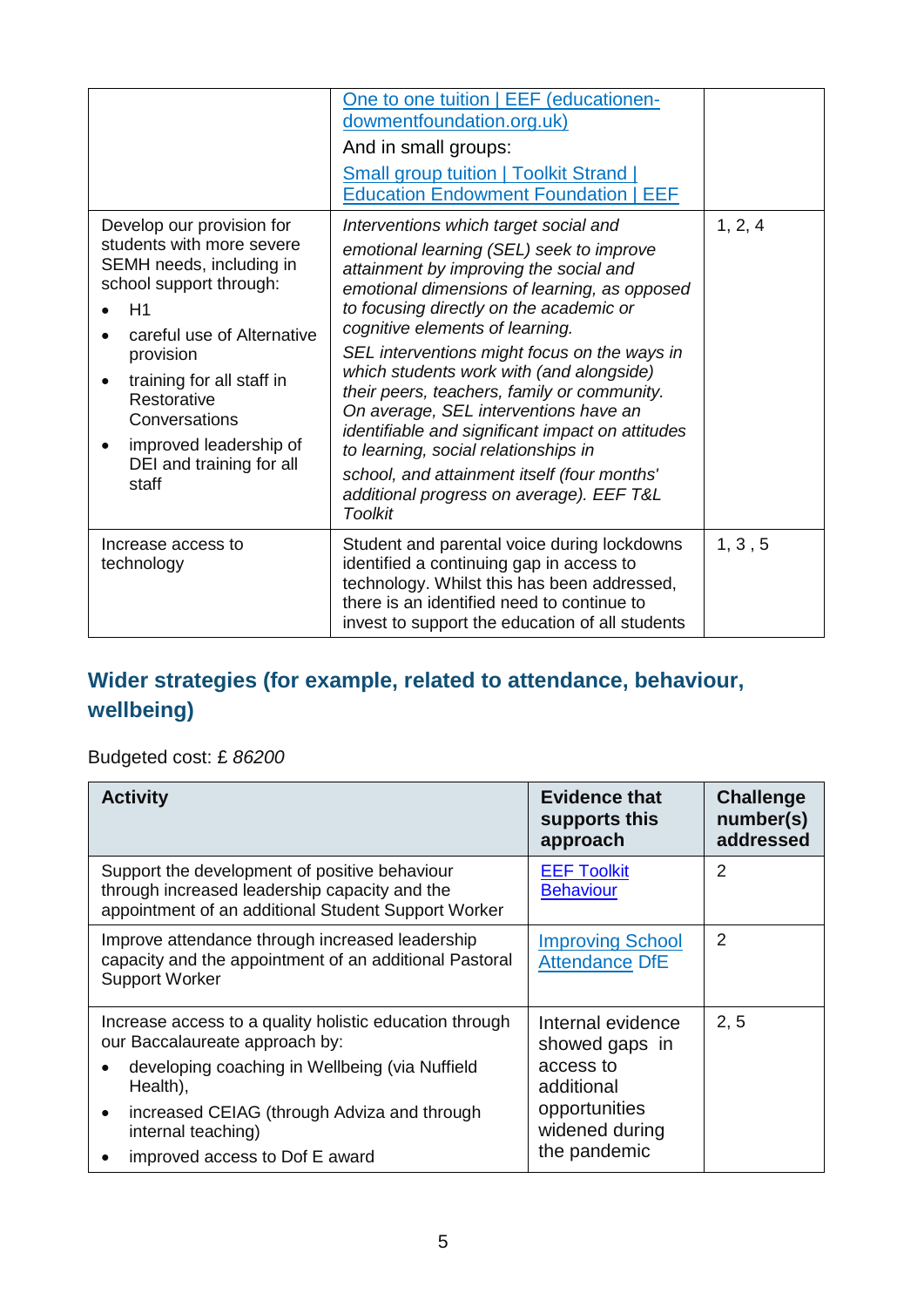| increased House activities to provide opportunities<br>for participation and leadership to ensure PP<br>students participate fully |         |
|------------------------------------------------------------------------------------------------------------------------------------|---------|
| Maintain a fund to support access to all provision for<br>PP students                                                              | 2,3,4,5 |

**Total budgeted cost: £** *182000*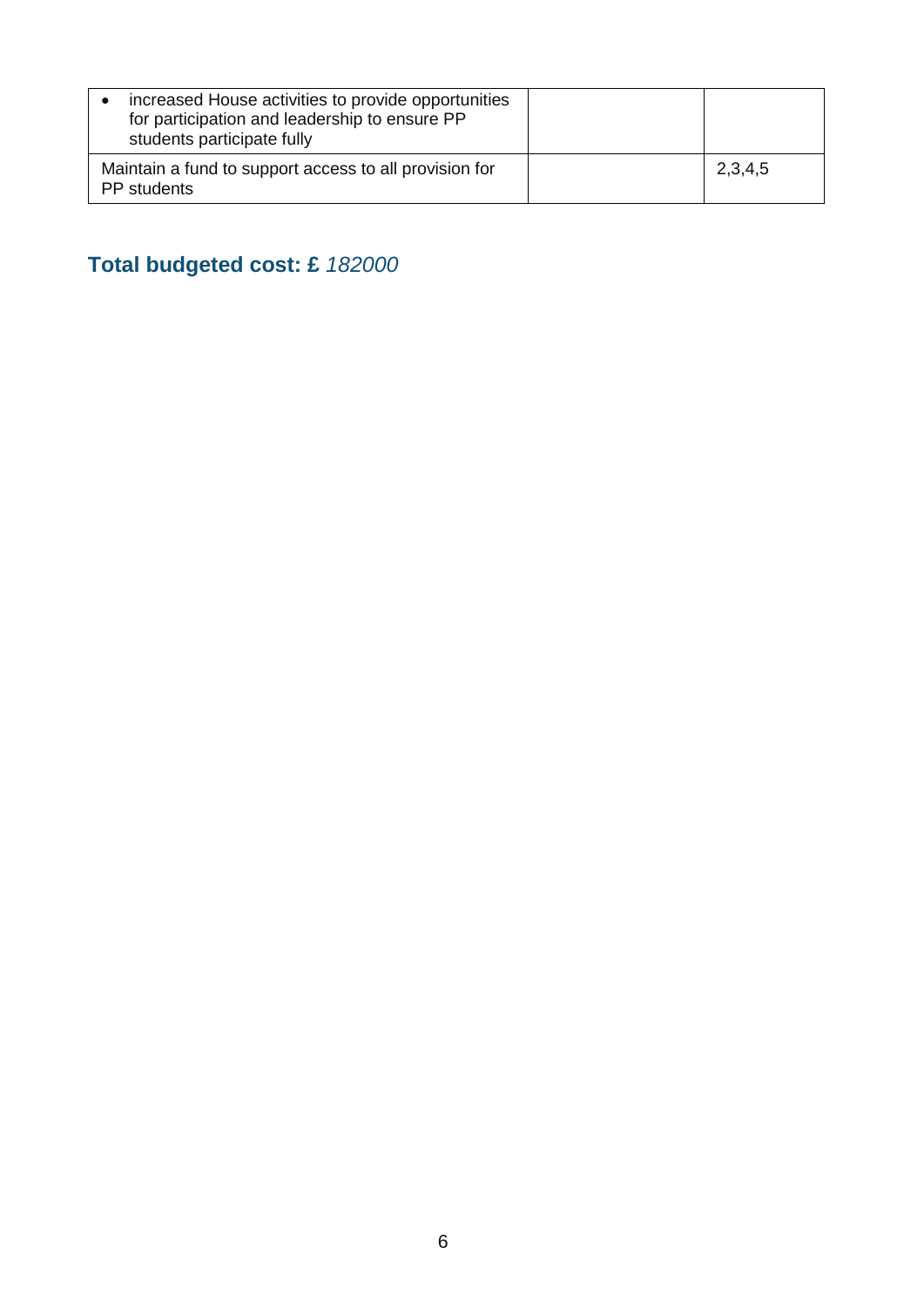## **Part B: Review of outcomes in the previous academic year**

#### **Priorities for use of Pupil Premium funding 2020-21 as a result of evaluation**

Evaluation 2020-21 shows:

- Pleasingly, destinations were strong for all y11 students.
- We are seeing an increase in the number of students with significant SEMH issues and who are in need of more significant alternative provision. PP students are disproportionately represented in this group. This is impacting on attendance figures, which are low and particularly low for PP students.
- The Baccalaureate system gives a real opportunity to address engagement by PP students in all aspects of the school, but currently far fewer PP students are taking these opportunities.
- Literacy skills entering Year 7 remain lower for many pupils eligible for PPG that for other pupils, which prevents them making good progress in KS3 and beyond.

| Link                                  |    | <b>Priority</b>                                                                                                   | Success criteria                                                                 | <b>Impact of PP funding</b>                                                                                                                                               |
|---------------------------------------|----|-------------------------------------------------------------------------------------------------------------------|----------------------------------------------------------------------------------|---------------------------------------------------------------------------------------------------------------------------------------------------------------------------|
|                                       |    | <b>Outcomes linked to Quality of Education</b>                                                                    |                                                                                  |                                                                                                                                                                           |
| ិ<br>ஜ<br>௨                           | А. | Ensure y11 PP are well-<br>prepared for grading process                                                           | P8 score improves from 2019-20                                                   | Outcomes improved for PP students by 0.3 (internal esti-<br>mate of P8)                                                                                                   |
| 용.<br>1다<br>ader<br>aua<br>Teach<br>ူ | В. | Ensure improvements to<br>Behaviour System are well-<br>implemented, leading to<br>improved Attitudes to Learning | A2L scores for PP students improve<br>from 2018-19 on reintegration to<br>school | Behaviour data shows significant improvement, with C3<br>incidents reducing by over 70% and suspensions by 80%.<br>PP students are still over-represented in suspensions. |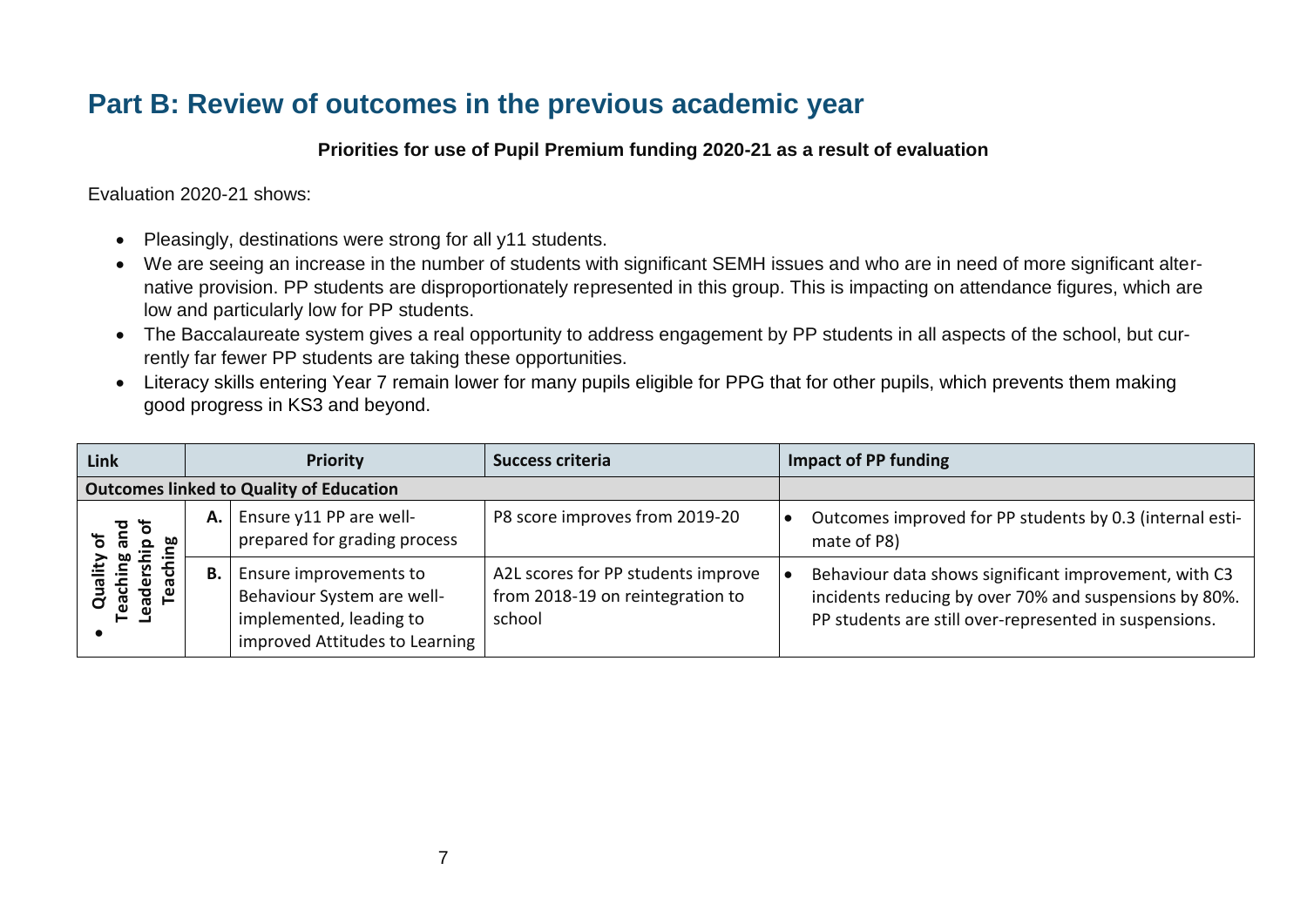|                       | C.                                           | Continue the new curriculum<br>pathways for PP and other<br>students to improve<br>engagement, motivation and<br>aspiration                                                                    | Y10 and 11 students on new<br>curriculum pathways, including<br>those taking BTEC at Abingdon and<br>Witney College, are engaged with<br>their learning, and are on track to<br>achieve FFT benchmark grades | 100% completion and pass rate on A&WC courses                                                                             |
|-----------------------|----------------------------------------------|------------------------------------------------------------------------------------------------------------------------------------------------------------------------------------------------|--------------------------------------------------------------------------------------------------------------------------------------------------------------------------------------------------------------|---------------------------------------------------------------------------------------------------------------------------|
| Quality of Curriculum | D.                                           | Continue the use of Alternative<br>Provision for PP students with<br><b>SEMH</b> issues                                                                                                        | All PP students at stage 5 for SEMH<br>needs and those will medical<br>absence have a good destination for<br>2020.                                                                                          | All students with alternative provision completed<br>$\bullet$<br>courses with a positive destination to move to post-16. |
|                       | Е.                                           | Embed the new Inclusion<br>Department in H1 that<br>provides more targeted<br>curriculum support, including<br>in-school support and effective<br>in-school Alternative Provision<br>providers | Reduced Fixed Term exclusions and<br>improved attendance for students<br>identified at Stage 4 and 5                                                                                                         | Suspension rates fell by 80%                                                                                              |
|                       | <b>Outcomes linked to 'Targeted Support'</b> |                                                                                                                                                                                                |                                                                                                                                                                                                              |                                                                                                                           |
| Accelerate progress   | F.                                           | Increase use of Raising<br>Achievement strategies for<br>underperforming PP students<br>in year 11                                                                                             | P8 score of PP students improves<br>from 2018-19                                                                                                                                                             | P8 school estimate for PP students improved by 0.3<br>$\bullet$                                                           |
|                       | G.                                           | Continue to improve literacy<br>skills of those PP students who<br>start below the expected level                                                                                              | Students on Fresh Start programme<br>make more than expected progress<br>in reading                                                                                                                          | FreshStart students on average have made more than<br>expected progress in reading                                        |